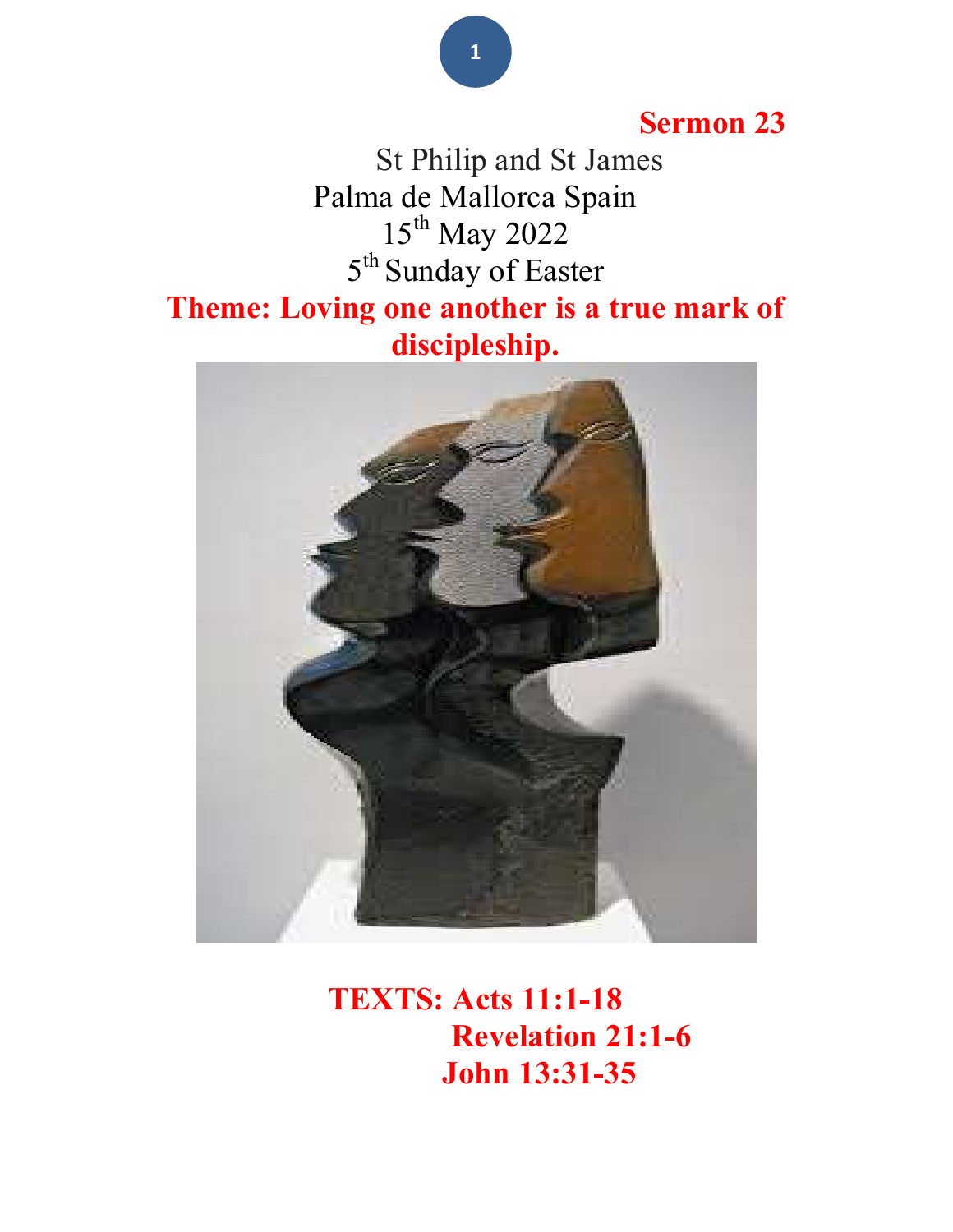## Introduction

In the name of the Father, Son and Holy Spirit. Amen. Today we are in the fifth Sunday of Easter and we are still celebrating the risen Christ. Today´s gospel reading takes us back to what happened on the last supper before he was betrayed. Jesus knows that the time for going back to his father has arrived. He organizes the last supper with his disciples, washes their feet, and uttered his last piece of advice. I would rather call this; The Last Sermon at the Table. In the ancient Greek culture the last words of a dying person were treated with great respect because the Greeks believed that when you were on your deathbed you had a higher level of consciousness and you were more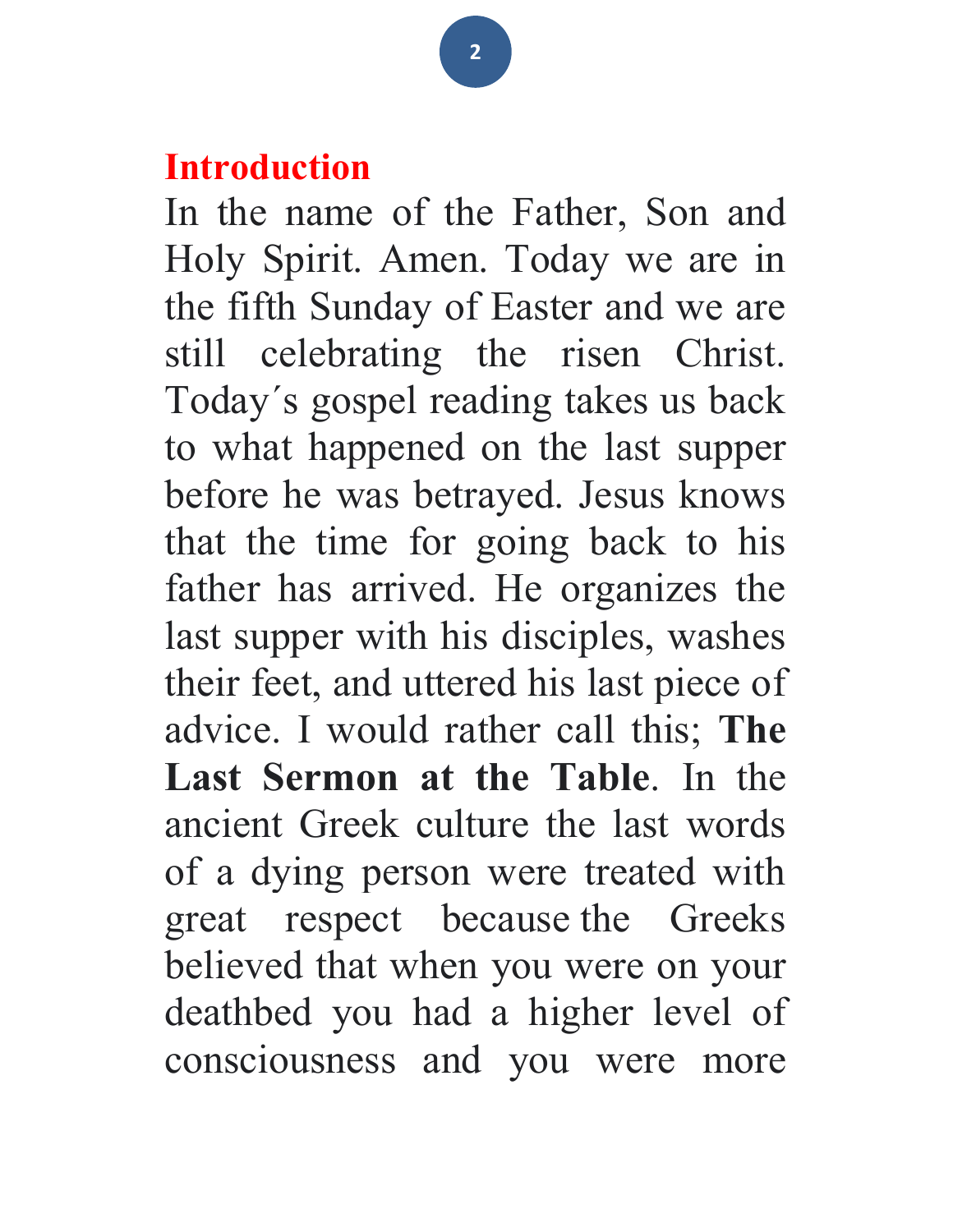likely to utter a prophecy or words of wisdom. I don't know with other cultures but in my culture the last words of a dying person are respected and treated with uttermost care because they reflect the wishes of the deceased and there is a belief that failure to obey them will result in a curse. Since today´s gospel reading is the central text of my sermon, I will focus on Jesus´ final words at the table.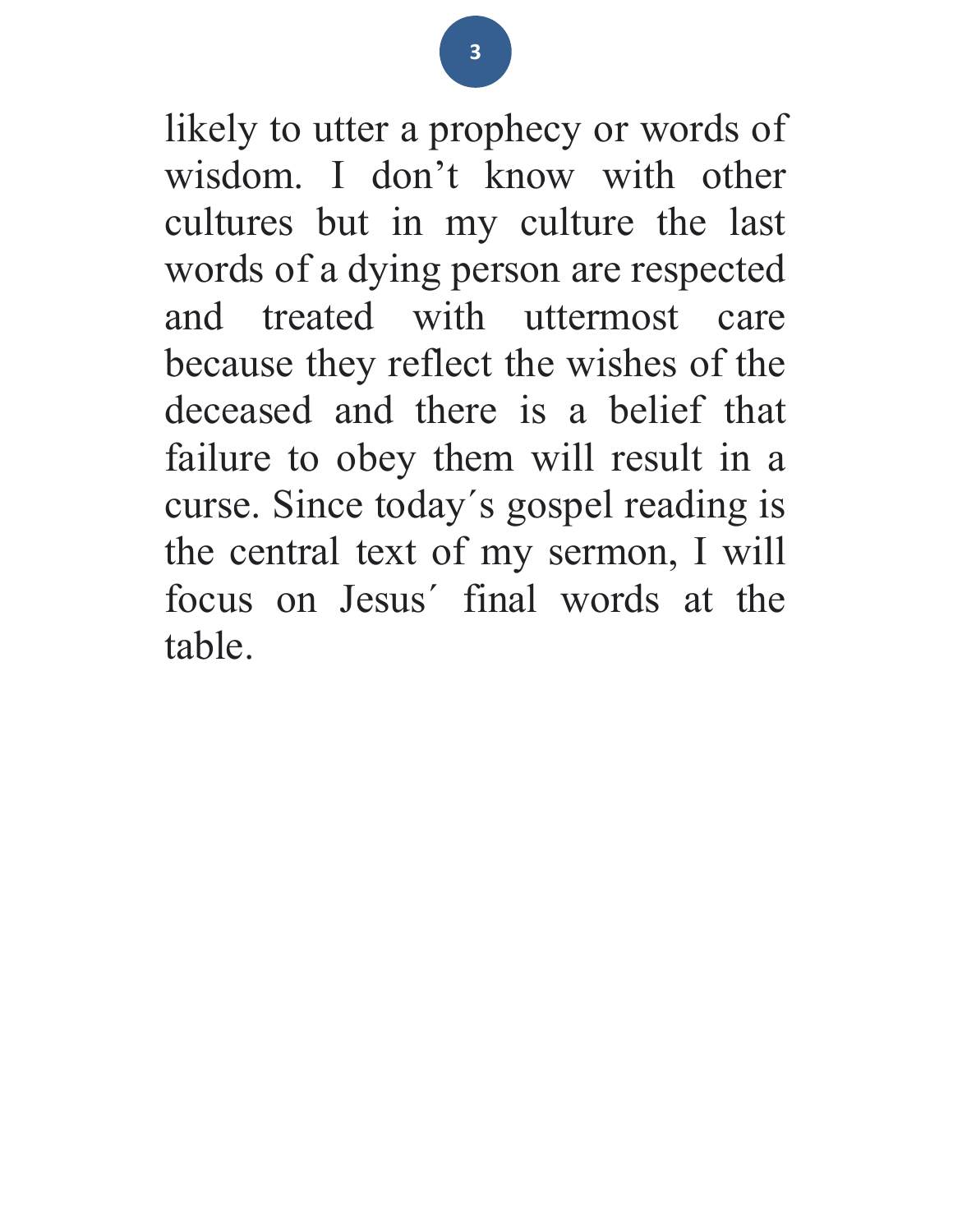## Exegesis of the Text

Today´s gospel begins with the conversation that took place soon after Judas has left the table to betray Jesus. Instead of focusing on the fall of Judas and the painful events that were to unfold, Jesus decides to focus on his mission and prepares his disciples about what was going to come. Successful people in life succeed because they remain focused on their goal and objectives regardless of obstacles and this is equally true of successful instructions. This is what happens with Jesus; he knew exactly what was going to happen and how it was going to happen. Nothing was hidden from his sight but he had to pay much attention to preparing his disciples for the future mission. Firstly, he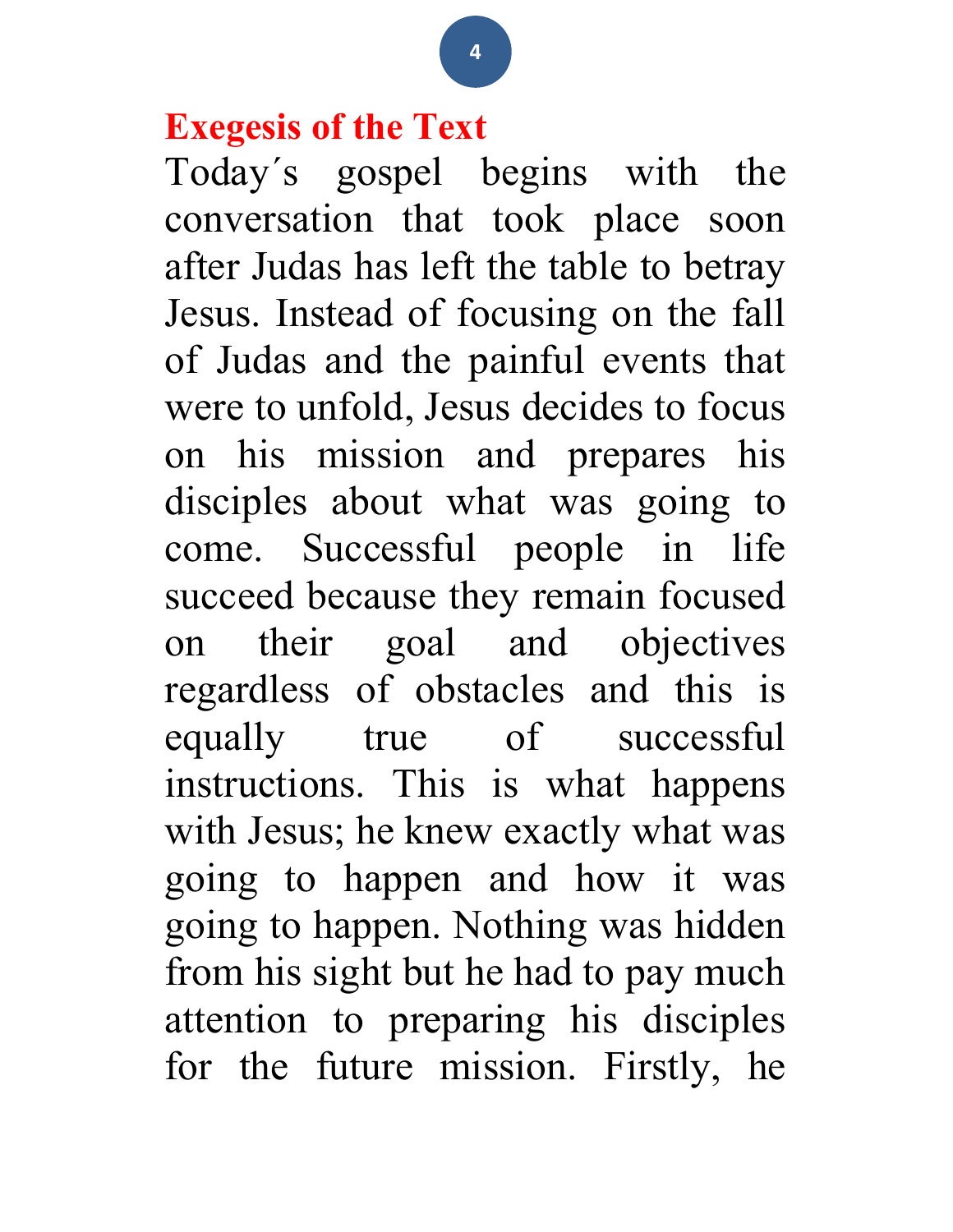speaks about being glorified and glorifying God which in John gospel´s language is a reference to his elevation on a cross. Then he goes on to tell them that he was about to leave them behind to a destination where they were not able to follow him. All this information was preparing them for the most important part of the conversationthat is when he gives them a new commandment. "A new command I give you: Love one another. As I have loved you, so you must love one another. By this everyone will know that you are my disciples, if you love one another." This is why many bible translations have given this passage the title: New Commandment. The Latin translation which is called the Vulgate, the title is Mandatum

5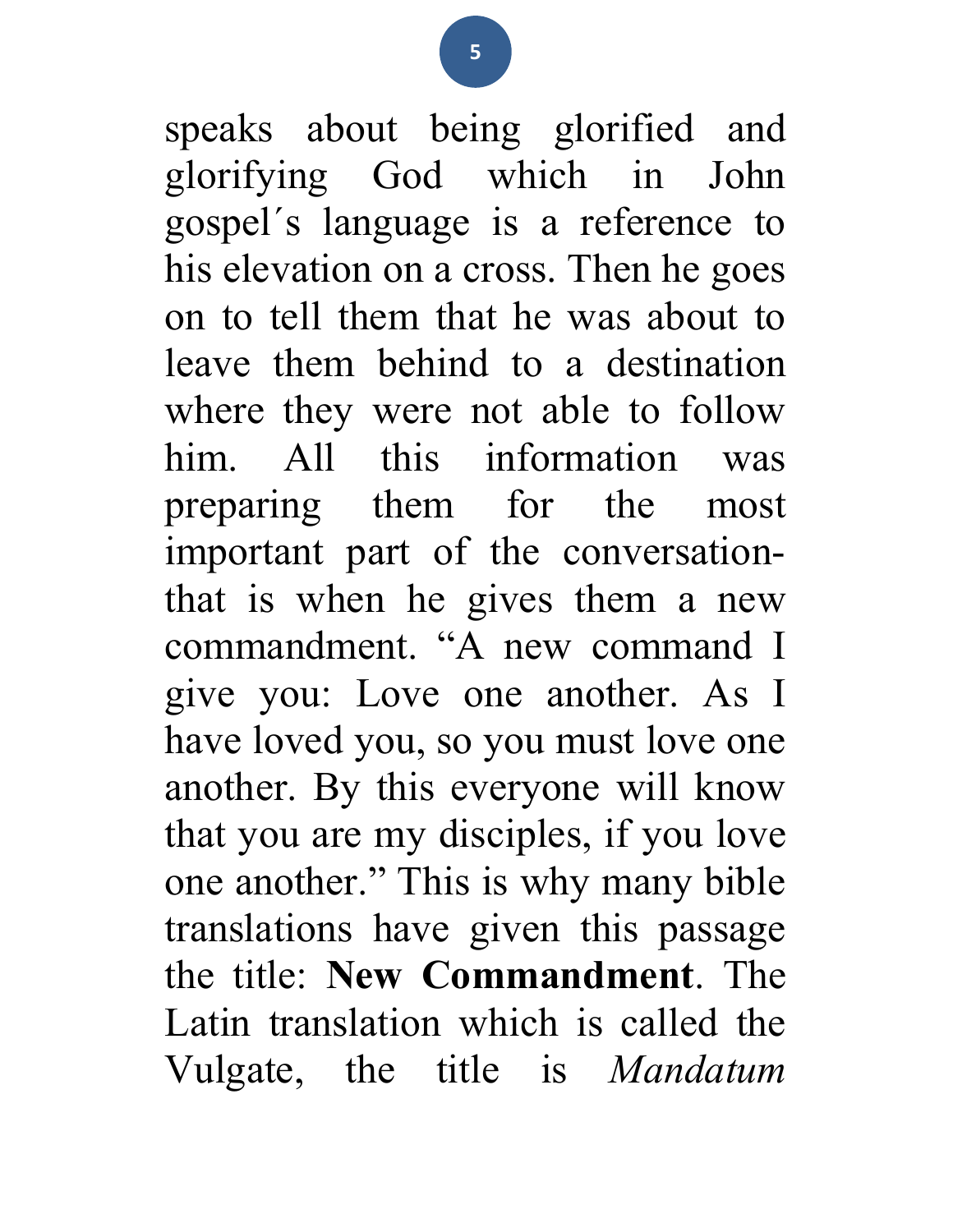Novum-this where the word Maundy Thursday is taken from. Was this commandment new? Certainly the new commandment is not entirely new because the book of Leviticus in the Old Testament talks about loving your neighbor and later expands it to loving strangers. What then is new about Jesus´ commandment? The difference between the new commandment and earlier pronouncements is that in the new commandment Jesus provides a clear model of love that he requires. Love for Jesus means serving one another, even in the most menial tasks. It also means heroic acts of great risk; it extends even to the point of giving one´s life for another. We have seen this happening recently in Ukraine when citizens from other countries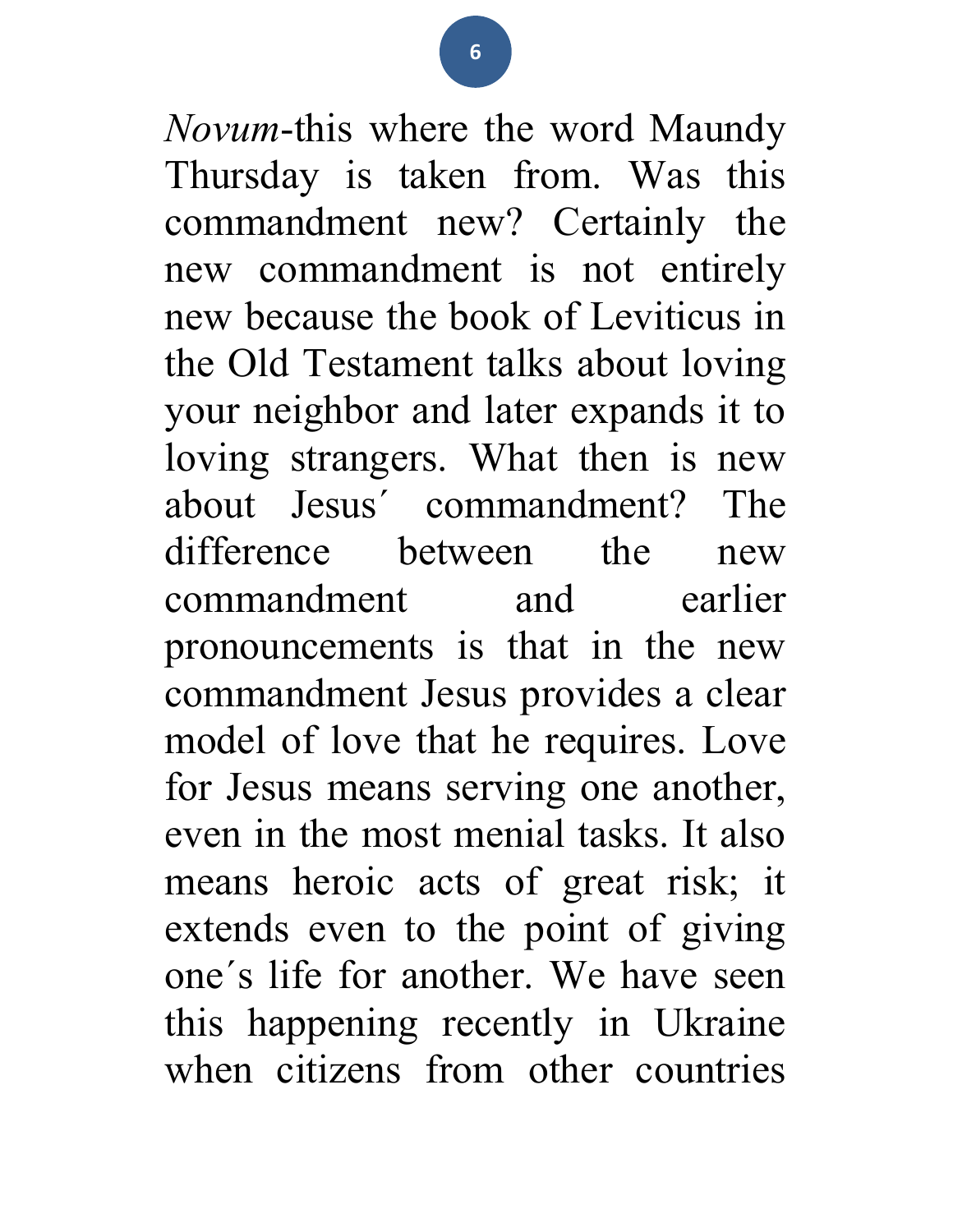would volunteer to go to fight and do humanitarian work in the war zones instead of remaining in the comforts of their peaceful homes. This is a typical example of giving out one´s life for others. Eric Fromm, a German Social Psychologist has to say, "Love isn't something natural. Rather it requires discipline, concentration, patience, faith, and the overcoming of narcissism. It isn't a feeling, it is a practice." This is what we see in Jesus earlier before he gave the new commandment. At the last supper, he demonstrates his love for the same disciples who will fail him miserably. He washes and feeds Judas who will betray him, Peter who will deny him, and the rest of the disciples who will abandon him in his hour of greatest distress. Such a love

7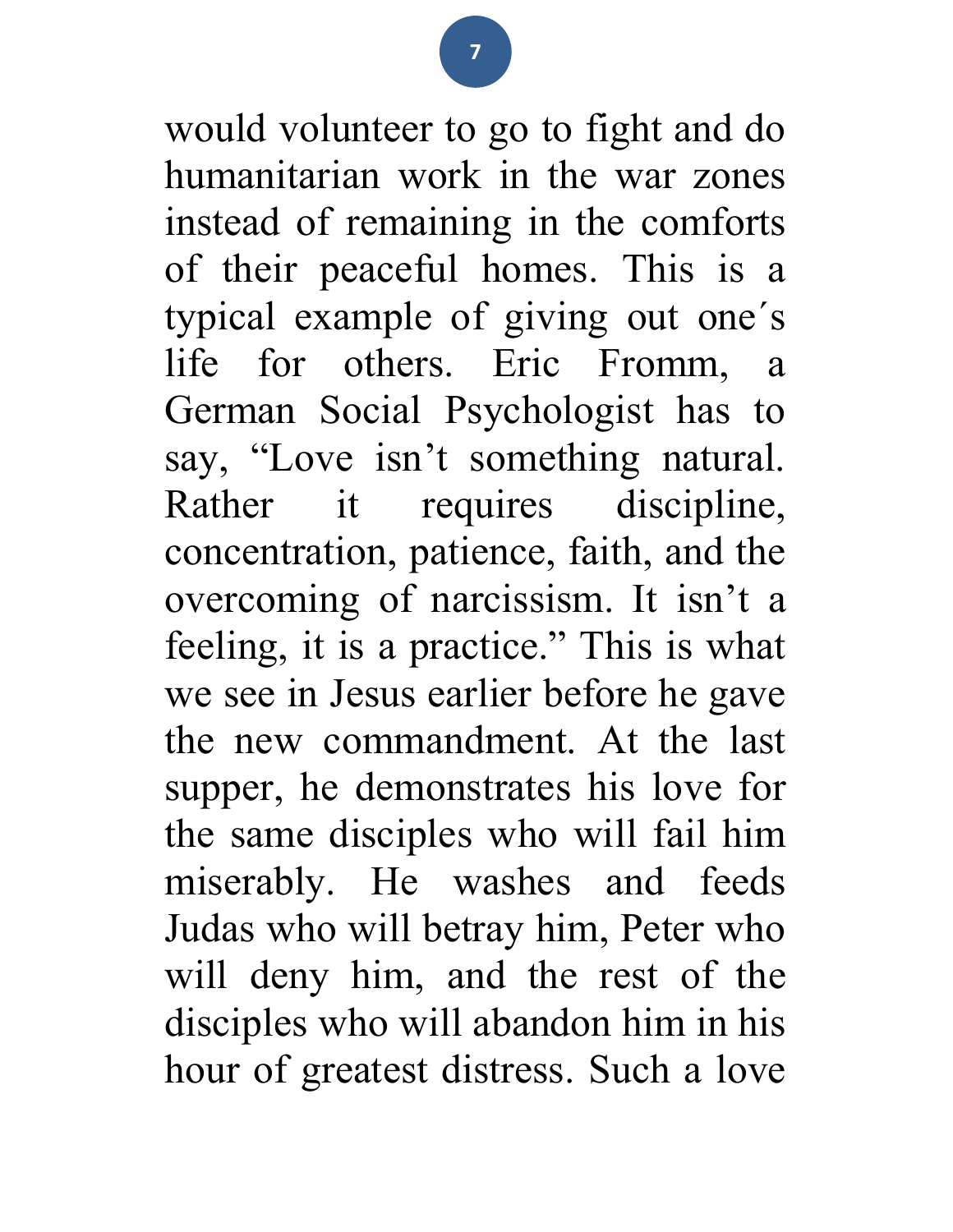is not based on the merit of the recipients. Jesus is commanding his disciples to do the same. Katharine Hepburn, an American actress would say, "love has nothing to do with what you are expecting to get, only with what you are expecting to give, which is everything" Therefore, the best way of understanding Christian love is looking at Jesus´ life and actions.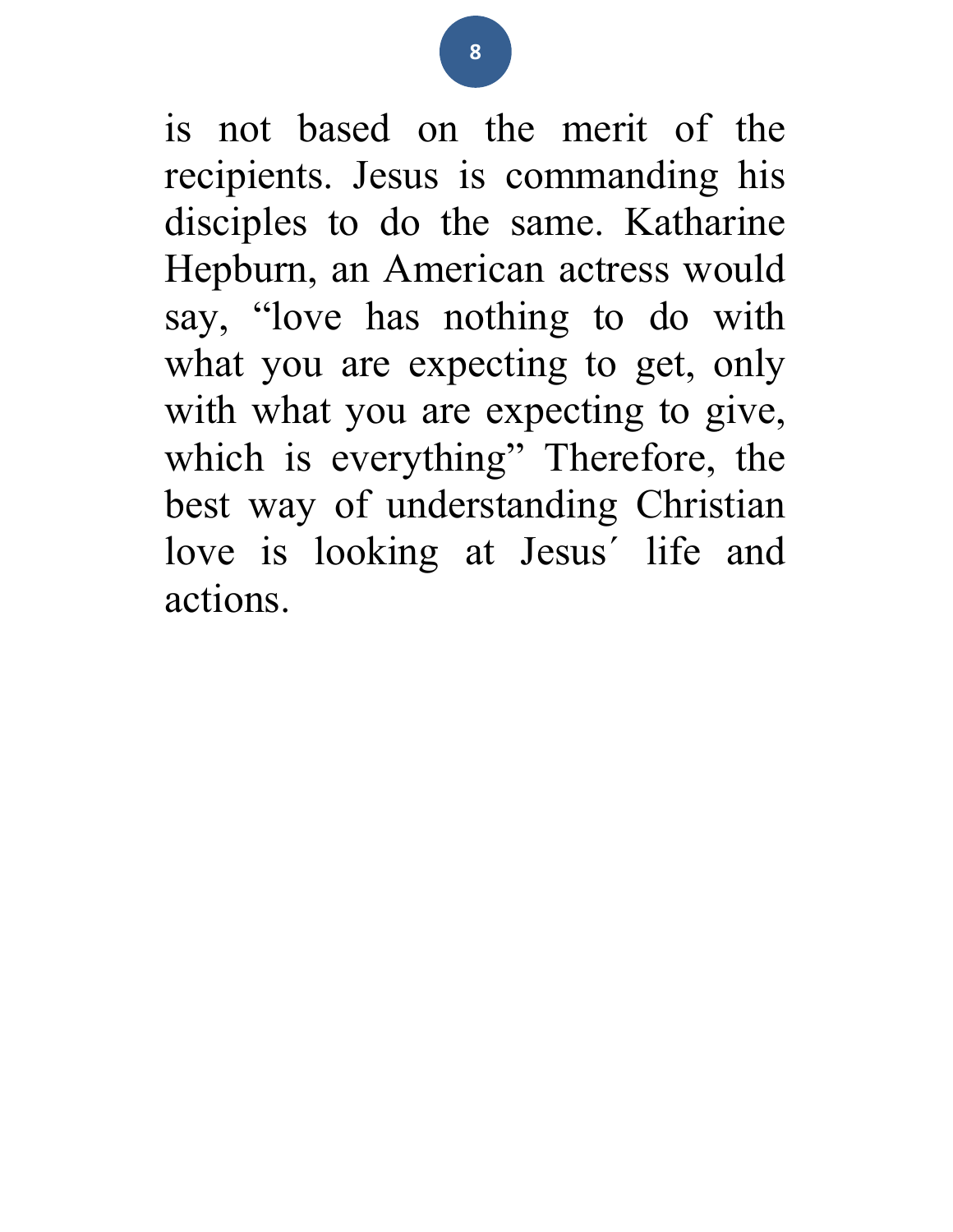## Application

Brothers and sisters, loving those with whom we agree with, is the easy part, but loving the rest of the people we come in contact with is a much harder proposition. We live in a world where people live with broken hearts because of what had happened to them in the past and they find it difficult to love. However, Amy Poehler (Pola), and American actress, comedian, writer, producer and director say, "continue to share your heart with people even if it has been broken." Our lives have been defined by certain identity boundaries that have made it difficult for us to love to those outside them. This is what Peter was told in a vision that took at Joppa in Acts 11:1-18. Jewish kosher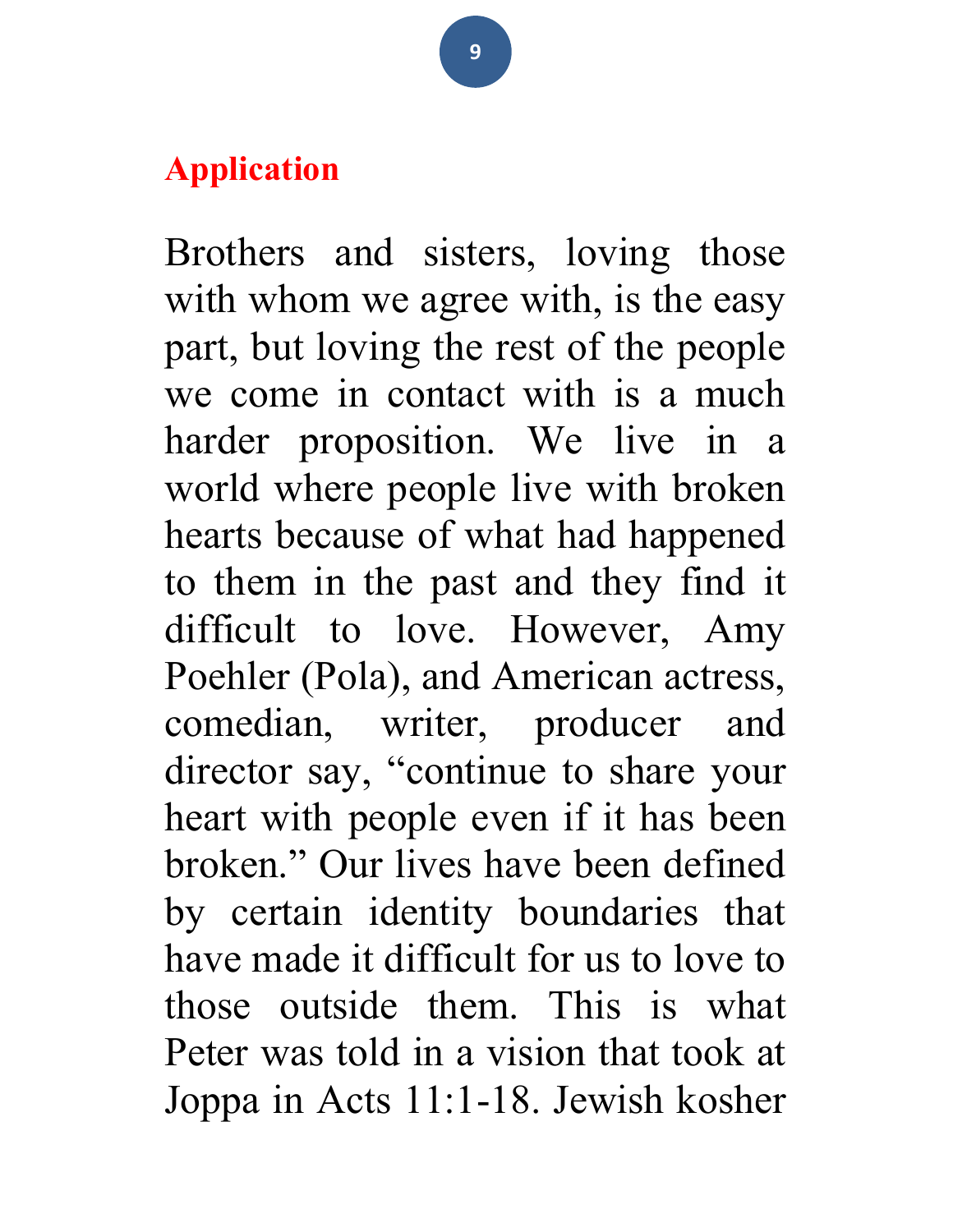laws and purity codes had created boundaries and barriers that had made it difficult for them to share God´s love with those people living outside those boundaries. In the vision, God is dismantling those boundaries before Peter to enable him to fulfil the great commission of taking to the gospel to the end of the world. How was he going to reach out to the unclean people without breaking those purity boundaries? Eckhart Tolle (tol) (German teacher) says that, "to love is to recognize yourself in another." True discipleship is not by reciting the entire bible from Genesis to Revelations, it is not by singing hymns very well with great melodious voices, it is not by preaching the most theological or